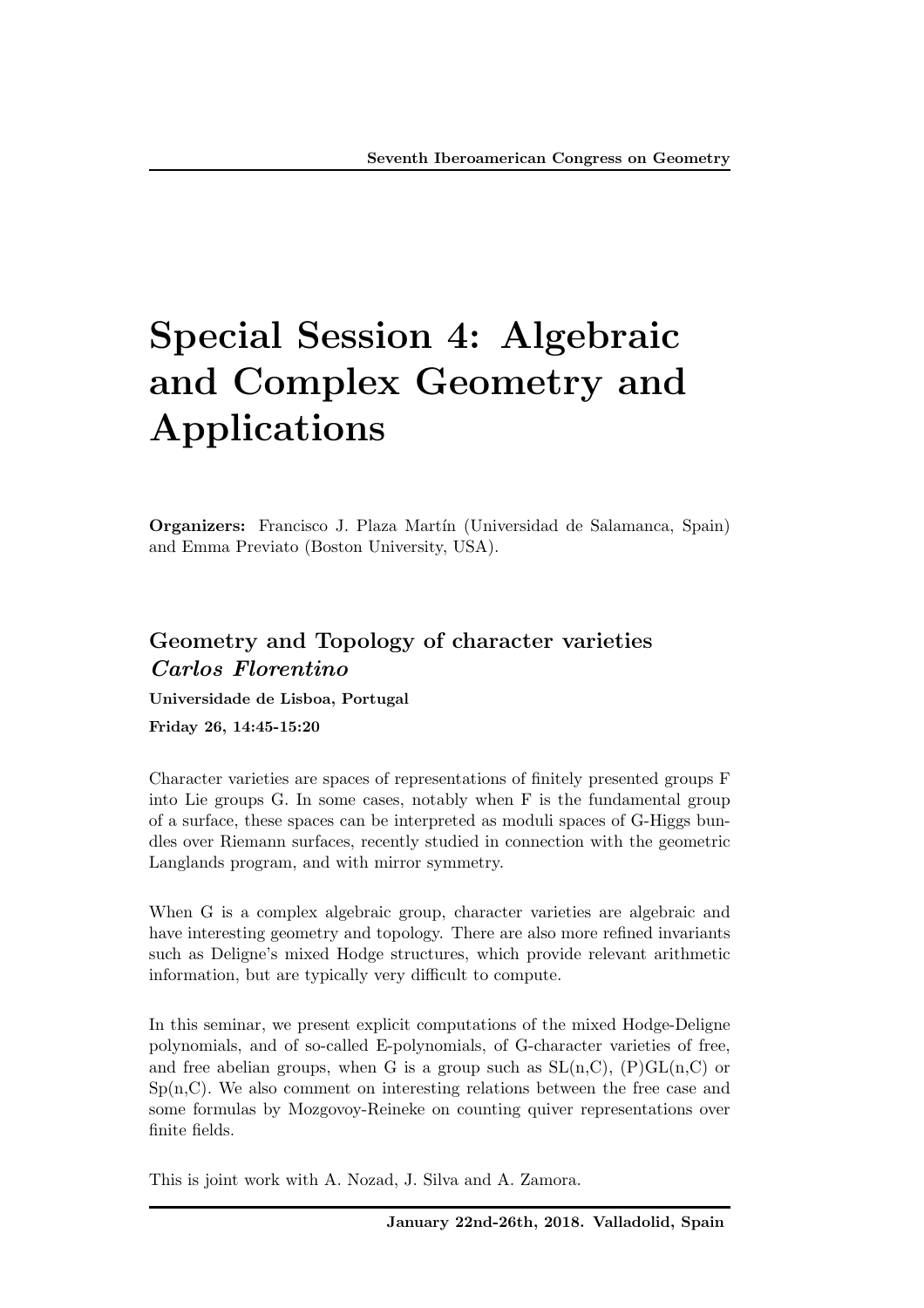## A new approach to rational singularities *S´andor Kov´acs*

University of Washington, USA

Thursday 25, 16:10-16:45

I will discuss a new point of view on rational singularities. This consists of two essential elements: replacing the use of resolutions of singularities with Macaulayfication (which is known to exist under very mild assumptions) and a Kempf-type criterion for rational singularities using these Macaulayfications. This new view-point allows the study of rational singularities in situations where resolution of singularities is not known to exist and it agrees with the traditional approach when resolutions do exist. In particular, this leads to new results in both zero and positive characteristic.

# On the Connectivity of Branch Loci of Moduli Spaces of Riemann Surfaces *Milagros Izquierdo*

Linköping University, Sweden

Thursday 25, 15:25-16:00

The moduli spaces of Riemann and Klein surfaces can be considered as orbifolds where the singular locus is formed by Riemann surfaces with automorphisms, *the branch loci*.

In this talk we see the different behavior of the moduli spaces of Riemann surfaces, where with a few exceptions the branch loci is disconnected and consists of many connected components, and Klein surfaces whose branch loci are, with a few exceptions, connected.

We will also present an example of an infinite family of genera *g* where the branch locus of the completion of the moduli spaces of Riemann surfaces of genus *g* is still disconnected.

The results are joint work with Antonio F. Costa, Hugo Parlier and Ana Porto.

## Post-quantum cryptography with polynomials *Ignacio Luengo*

Universidad Complutense de Madrid, Spain

Friday 26, 15:25-16:00

Post-quantum cryptography is the public-key cryptography resistant to future quantum computers. In this talk we will talk about a post-quantum cryptosystem based on multivariate polynomial applications that we have developed (using ideas of Algebraic Geometry), patented and present it to the NIST contest to choose the future post-quantum cryptography standard.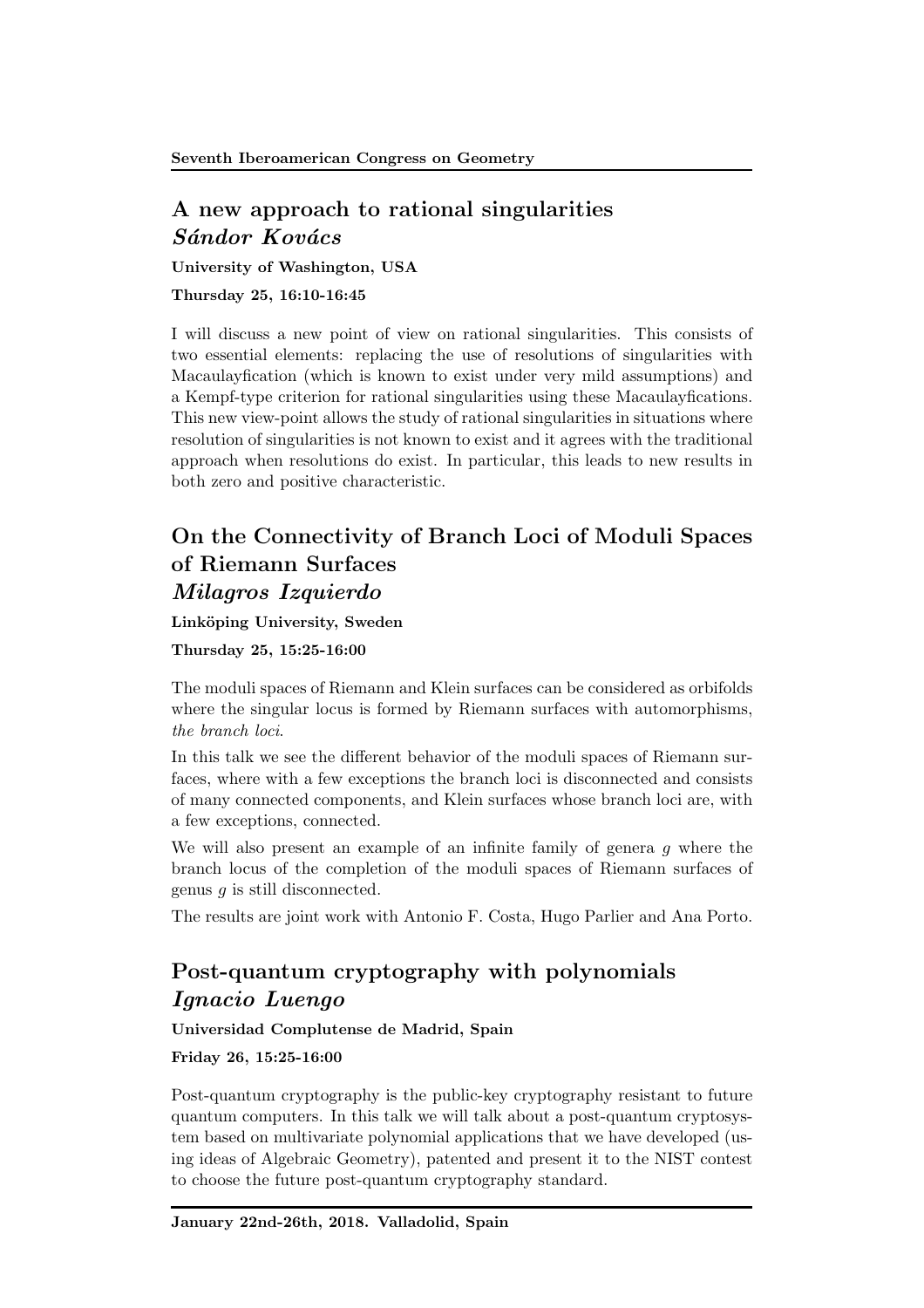### Recent proofs of Weil's reciprocity law *Fernando Pablos Romo*

#### Universidad de Salamanca, Spain

Thursday 25, 16:50-17:25

In 1938 A. Weil proved in [6] a reciprocity law for meromorphic functions of a Riemann surface. In fact, if *X* is a complex Riemann surface, A. Weil proved that

$$
f((g)) = g((f)),
$$

for all funcions  $f, g \in \Sigma_X$ , and being

$$
(f) = \sum_{x \in X} v_x(f) \cdot x \, .
$$

By generalizing to the multiplicative case the genial proof of J. Tate of the Residue Theorem -[5]-, in 1989 E. Arbarello, C. de Cocini and V.G Kac offered a proof of the Weil's reciprocity law from the finiteness of the cohomology of a complete algebraic curve over an algebraically closed field -[1]-. In this talk, we present several proofs of the Weil's reciprocity law obtained during the last 15 years in the Department of Mathematics of the University of Salamanca: a generalization of the Arbarello-De Concini-Kac proof for complete curves over perfect fields -[4]-, a global proof using Sato Grassmannians -[2]- and a proof as a particular case of a general reciprocity law on arbitrary vector spaces -[3]-.

#### References

[1] Arbarello, E.; de Concini, C.; Kac, V.G., *The Infinite Wedge Representation and the Reciprocity Law for Algebraic Curves*, Proc. of Symposia in Pure Mathematics, Volume 49, Part I, A.M.S., (1989) 171-190.

[2] Mu˜noz Porras, J.M., Pablos Romo, F., *Generalized reciprocity laws*, Trans. Amer. Math. Soc. 360 (7) (2008) 3473–3492.

[3] Pablos Romo, F., *A general reciprocity law for symbols on arbitrary vector spaces*, J. Alg. Appl., to appear in 2018.

[4] Pablos Romo, F., *On the Tame Symbol of an Algebraic Curve*, Comm. Algebra 30(9), (2002) 4349–4368.

[5] Tate, J. T., *Residues of Differentials on Curves*, Ann. Scient. Éc. Norm. Sup., 4a série 1, (1968) 149–159.

[6] Weil, A., *G´en´eralisation des fonctions ab´eliennes*, J. Math. Pures et Appl. 17, (1938) 47–87.